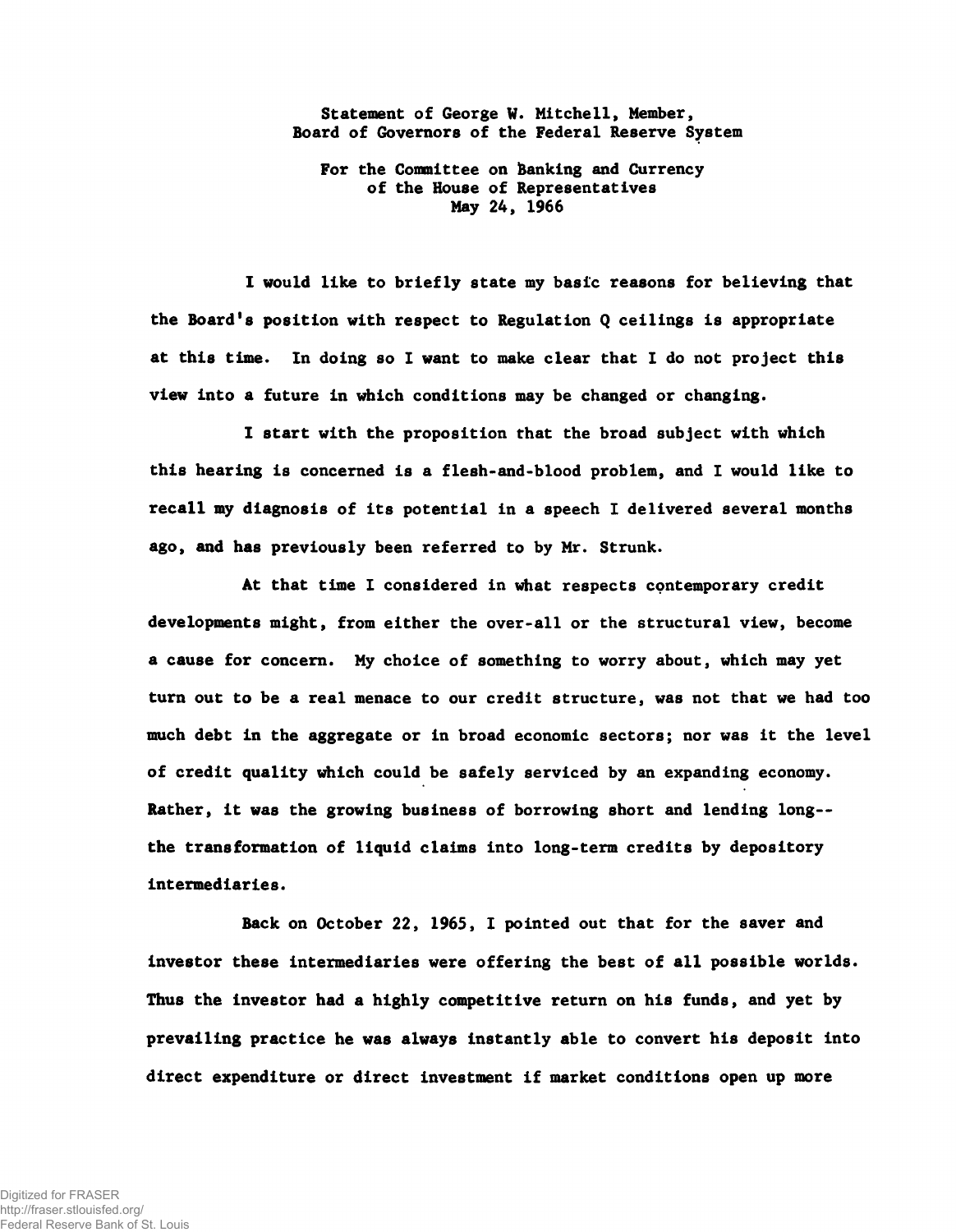exciting earning opportunities. The channelling of these flows into long-term instruments has also provided more ample funds for use by corporations, individuals and the various units of government. And financial intermediaries themselves by lengthening their portfolios and broadening their range of assets have been able to live well off an increasingly slender interest rate differential.

"In surveying these uniformly pleasing results, however," I noted, "that the question naturally arises whether they have been obtained by risking serious destabilizing repercussions in the future. Certainly while banks and other savings institutions have been expanding the volume of liquid claims in the hands of the public, they have been assembling in their own hands an entirely different time profile of matching assets. Not only are their loans and investments far less liquid than the claims against them as has always been true; they are far less liquid than they were five or ten years ago."

I went on in that speech to point especially to the liquidity risks attaching to CD issuance, but my remarks could equally well have been punctuated by illustrative references to the risks inherent in the passbook share accounts of savings and loan associations.

"In considering the vulnerability of depository institutions to savings outflows," I said, "the potentially disruptive contingency--and the one that is most likely to create a challenge to monetary policy--lies in the possibility of relatively sudden shifts of funds from 'time' deposits to direct investment in equity or credit markets. In this respect, negotiable certificates of deposit constitute the most vulnerable segment of the total since they are directly competitive with the full range of money market instruments and are held by corporations and other institutions likely to

-2-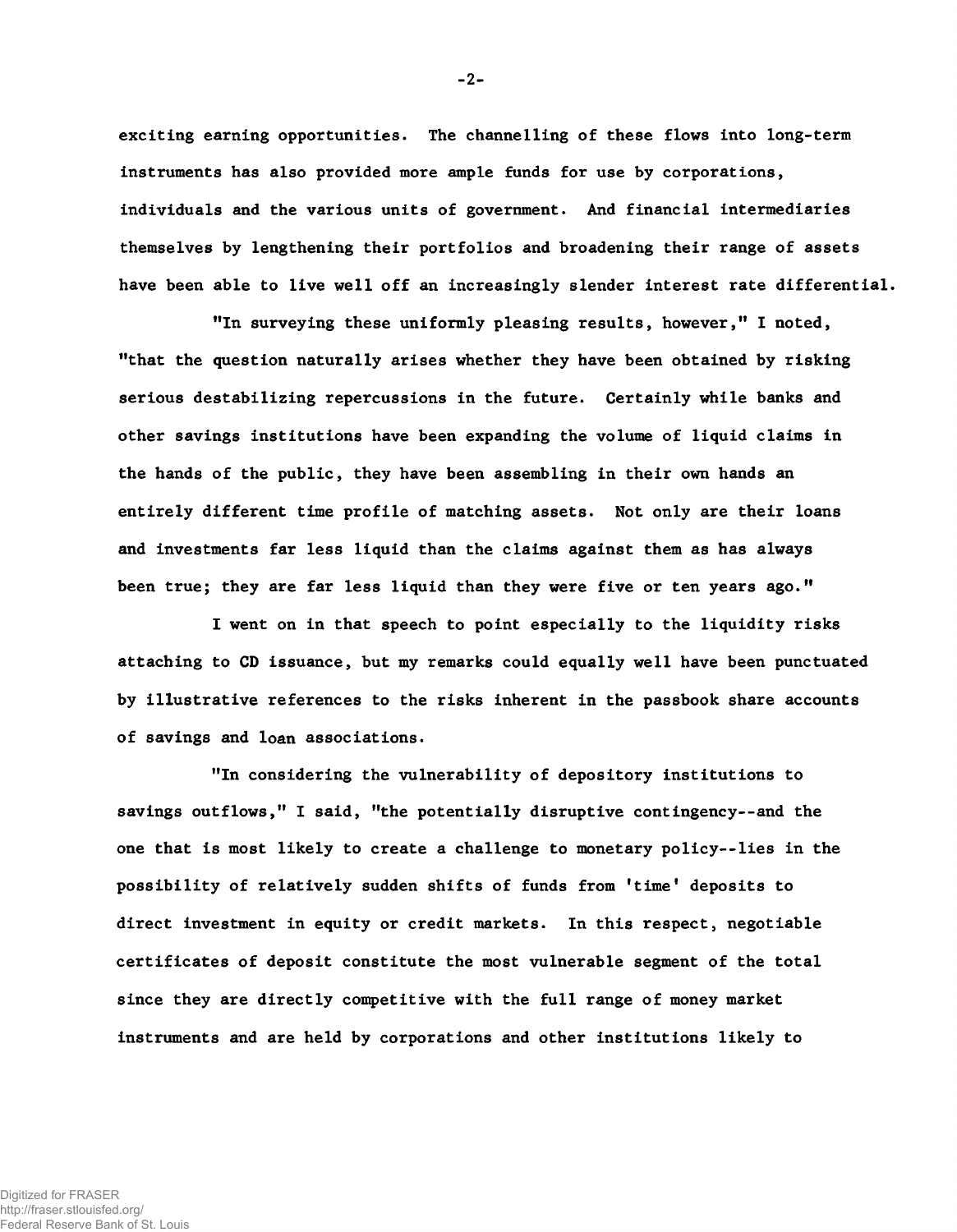respond quickly to relatively small shifts in yield differentials. Indeed, the most immediate and direct constraint on monetary policy posed by the new profile of bank liabilities may lie in the need to weigh carefully the impact of specific actions on such differentials.

"More broadly, those charged with formulating monetary policy must recognize that the process of transforming liquid savings into long-term instruments does lack some of the automatic checks and balances inherent in a single contract between the original saver and the ultimate borrower. A widespread shift by depositors to other forms of asset holdings--say a move by corporate holders of negotiable CD's into market instruments or by individual savers into common stocks--might force readjustments in bank assets that would have serious repercussions on those credit markets in which banks are inactive and into which it may be difficult to entice other investors without significantly higher yield incentives.

"This would be particularly likely in markets such as those for municipal bonds and mortgages where bank participation has increased sharply in recent years. It might well occur whether the readjustment undertaken by banks losing time deposits was confined to reduced takings of new issues or extended to actual liquidation from existing portfolios."

These comments foretold a contingency which began to come into being with the December, 1965, tightening in monetary policy and the subsequent rise in market interest rates, A major asset adjustment that would have been required of banks (and an unexpected impact on their customers) was partially

-3-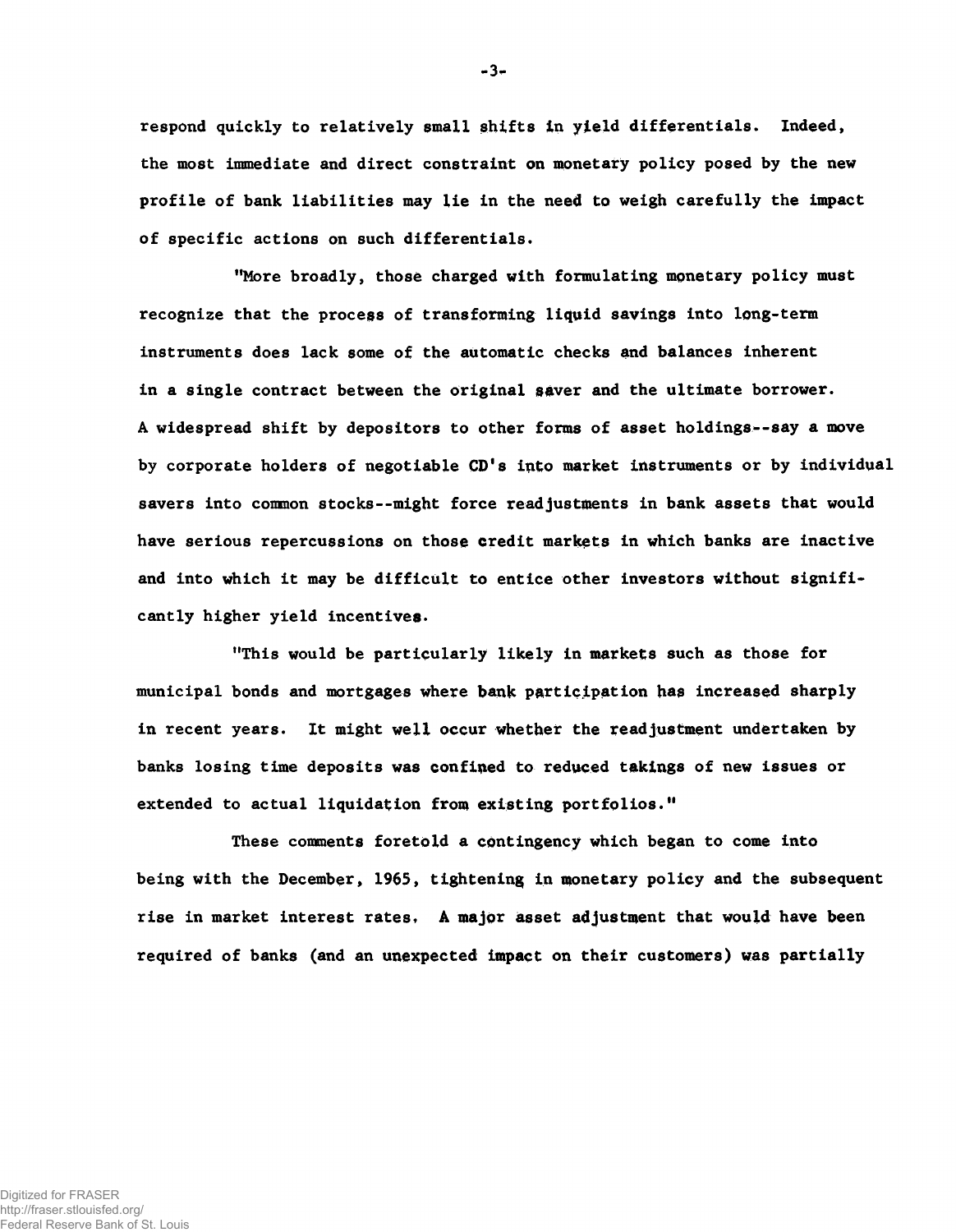eased by a change in Regulation Q. This change permitted banks to offer higher rates for what amounted to about 14 per cent of their total deposits. So far as the larger banks were concerned, it enabled them to be more competitive with the security markets. So far as the smaller banks were concerned, it enabled them to be more competitive for local pools of funds.

But in both instances the banks were also competing with each other and, more fatefully, with themselves. They had in passbook savings about \$90 billion on which the ceiling was not changed. To a considerable extent they found promoting CD and open book accounts at  $4-1/2$ , 5, or  $5-1/2$  per cent attracted large transfers from their own lower-rate passbook savings accounts and thus only raised the price on funds they already had. This redundancy of cost had a substantial moderating influence on their competitive drive.

Furthermore, even with these higher deposit rates banks have not been able to fully offset the lure of high-yield market instruments for their customers; the most that banks altogether have been able to do is to keep up a positive net inflow of time deposits, but with a growth rate far below last year--a third less in January-April than in the comparable period of a year ago. Savings and loan association and mutual savings bank net inflows have also been dropping--to a rate only half that of 1965. Thus, all financial intermediaries have been feeling the tug of higher market rates of interest. Meanwhile the share of credit demands met through direct flows of savings to the market has risen sharply as savers by-passed banks and other intermediaries and put more of their funds directly into securities. Last year the banking system was able to accommodate two-fifths of the credit used by individuals, businesses and governments; in the first quarter of this year, the banking system's contribution fell to only about one-quarter of the total.

-4-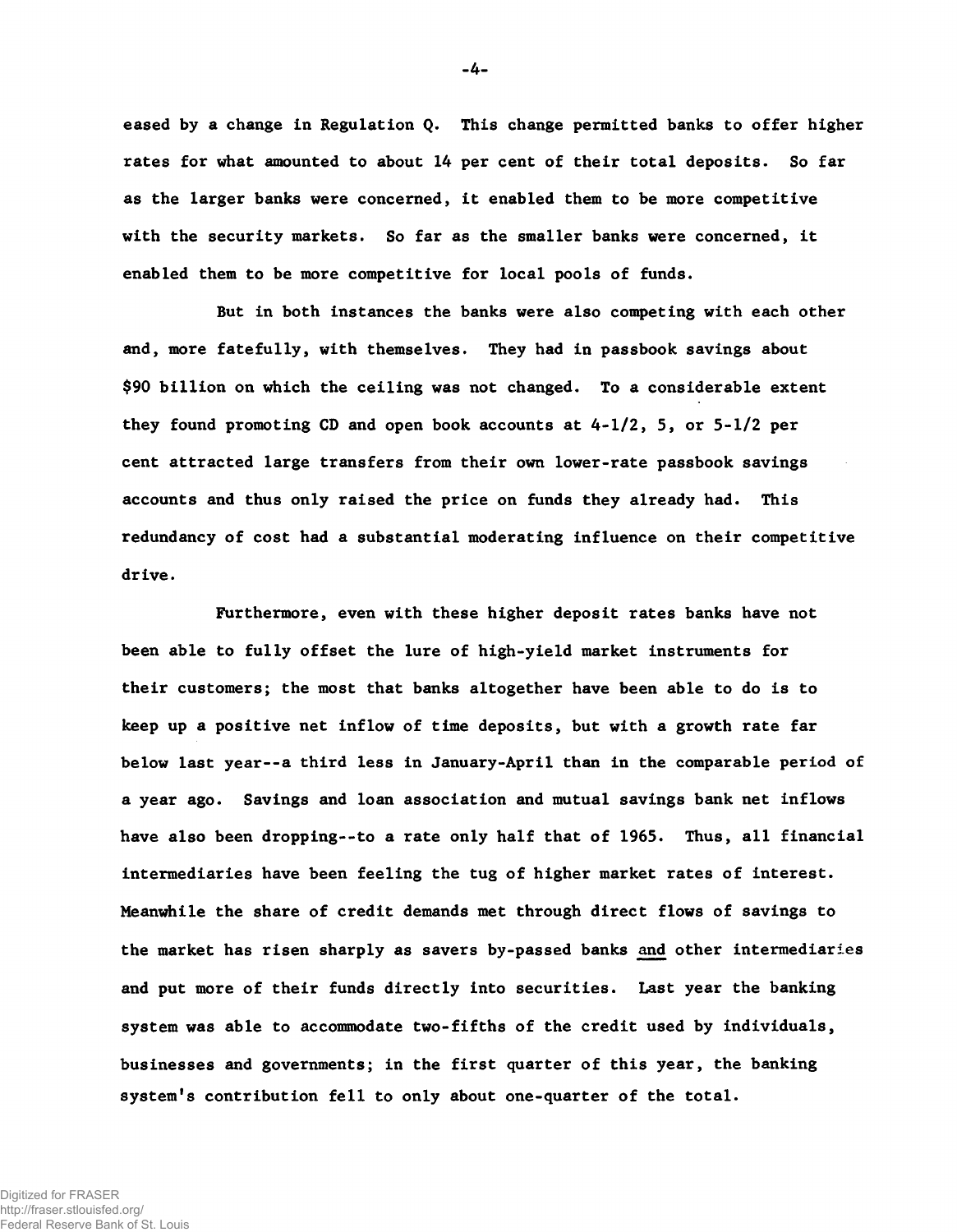we should approach today's problem?

I think it is clear that we all have a common goal of maintaining the stability of our financial institutions and of providing savers with the best yields and the greatest liquidity consistent with that stability. I would add that near-instant liquidity of time deposits at banks or savings and loan associations is a privilege that must not be too widely shared. It can hardly be shared at all with any very large number of that kind of depositors whose withdrawals are stimulated by rate incentives. A predictable, even though large, turnover in savings accounts is one thing, and well within financial managements' capabilities--a concentrated mass withdrawal to take advantage of rising yields is an entirely different matter and much more difficult to deal with. This is one reason for the Federal Reserve rules that today deny passbook accounts to business corporations and to State and local governments, two type of depositors who are exceptionally sensitive to rate differentials.

Today many depository institutions are recognizing the destabilizing threat of rate changes, and they are trying to stratify their depositors, according to sensitivity to yield differentials on the one hand and to desire for liquidity on the other. Those that are sensitive to higher yields are being locked in with varying maturity arrangements; this is a major virtue of the certificate of deposit. Those that are more liquidityconscious are being offered lower yields in passbook-type accounts.

What does this background of fact and principle signify for how

-5-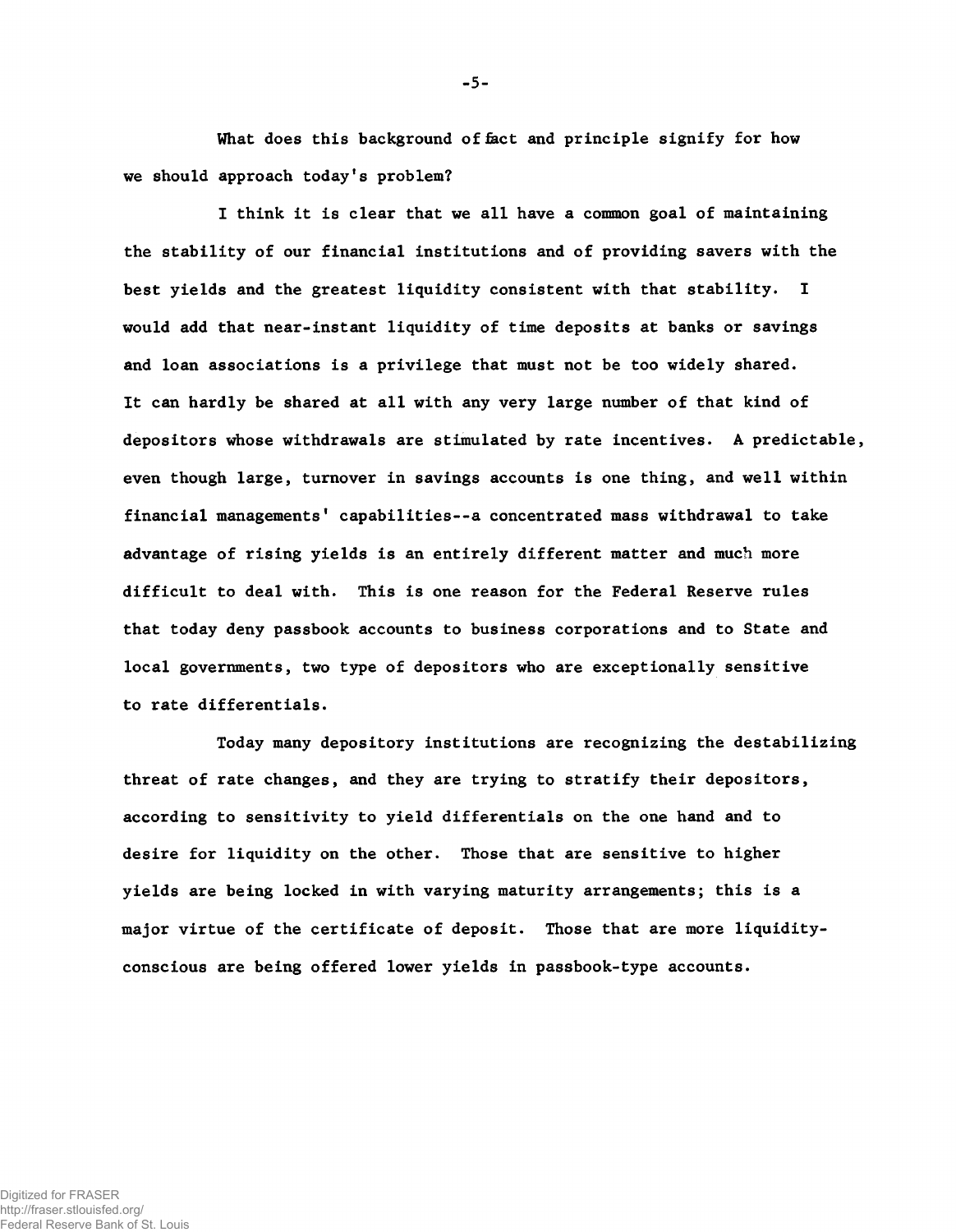The rates, terms, and conditions offered vary widely from place to place in the nation, reflecting the great variety of economic and financial circumstances and the differing judgments of thousands of financial managements. In the process several new mutations of deposit instruments have taken place. A few such mutations may be bad, or at least nonprofitable in the longer run, but I regard as constructive those savings contracts that compel the holder to accept some meaningfull restraints (maturity or otherwise) on his ability to demand cash from his depositary institution and then pay that holder well for his giving up of liquidity. And for this reason, denouncing longer-maturity, higher-yielding CD's just because they are of small denomination strikes me as antithetic, not only to equity but also financial stability.

In a problem as complicated as this one, it is possible to mistake surface symptoms for underlying causes of disequilibrium. The result of an erroneous analysis may be to damage our financial intermediary system, reduce the benefits of a competitive financial system, or to thwart the effectiveness of monetary action, the major instrument of public policy being used to counter emergent inflationary pressures at this juncture.

Bank and savings and loan competition has been vigorous for several years now. But it moved into the acute stage when monetary restraint reached its current levels and it became obvious that the aggregate of credit would not be large enough to go around. The problem, in my view, is linked directly to the way in which we are dealing with overheating, or the threat of

-6-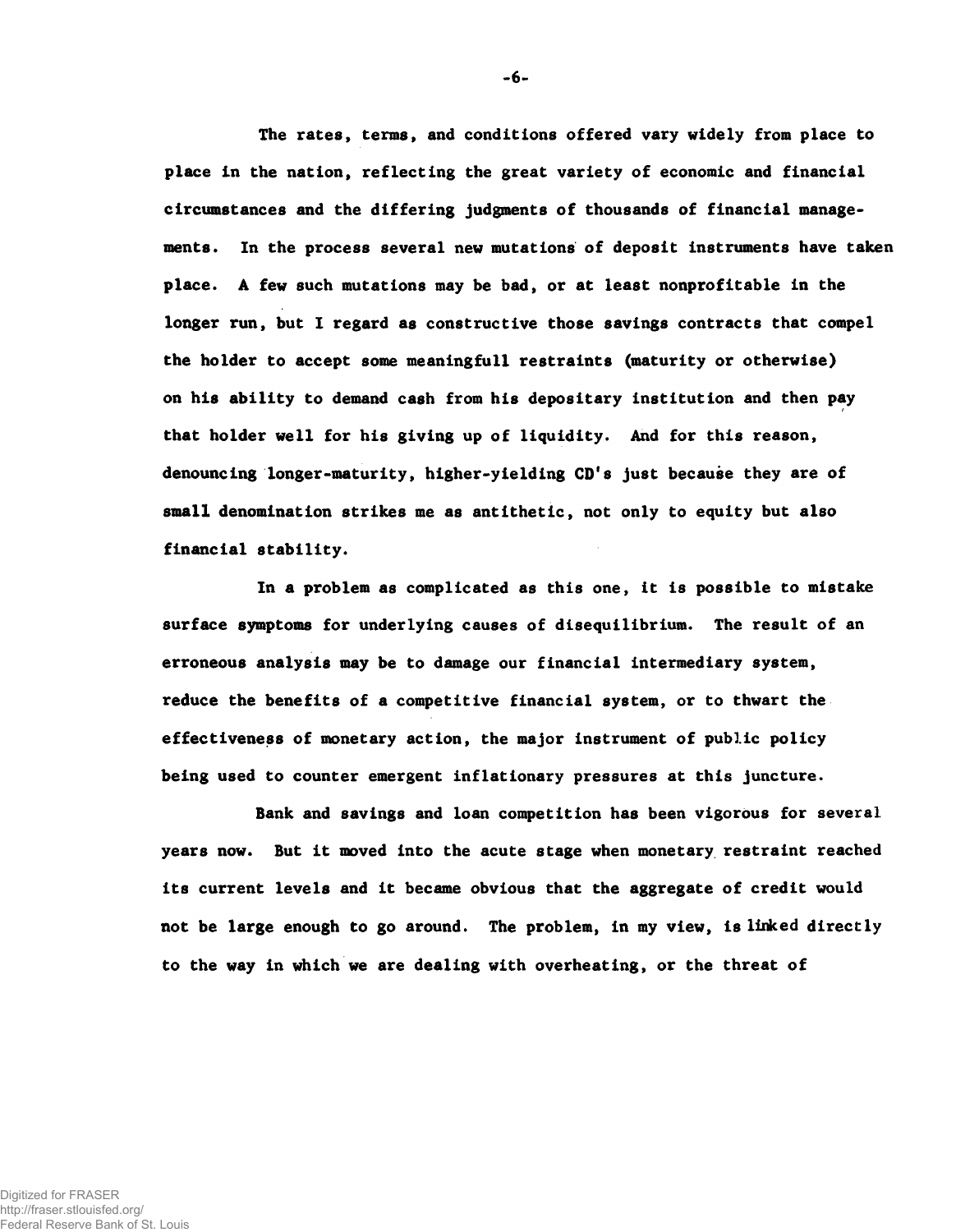overheating, in our economy. Were we using fiscal policy to counter these pressures, I doubt the issue we are considering today would even have arisen, greater reliance upon fiscal restraint would probably not have produced the monetary stringency we now see around us or may be expecting. Our problem is clearly worse, however, because financial intermediaries have implicitly promised more liquidity, yield and accommodation to their customers than they can readily deliver.

Admittedly, there is room for differences of view on what, if anything, should be done now. In seeking solutions, we must keep in mind that there are both short- and long-run problems involved, cyclical as well as secular developments with which to cope. In the short run, we have to quell the hysteria and break the paralysis that seem to be gripping some participants in and observers of the financial scene. The financial structure is essentially resilient and well managed, and there exist governmental mechanisms established for the very purpose of easing adjustments that must come in the wake of shifts in demands for goods and for financial services. While not denying that a problem exists for all financial intermediaries--as a result of the Government's reliance on monetary policy as the main tool of economic restraint— the situation hardly warrants the crisis atmosphere that has developed in some quarters, or the over-reaction by portfolio managers which threatens to curtail housing activity unnecessarily sharply.

What is important is to be sure that in dealing with the short-run problem, we do not adopt solutions that in the long run will hurt more than help. I believe the best and most lasting solution lies in permitting intermediaries, savers, borrowers, and the market to work out their own

-7-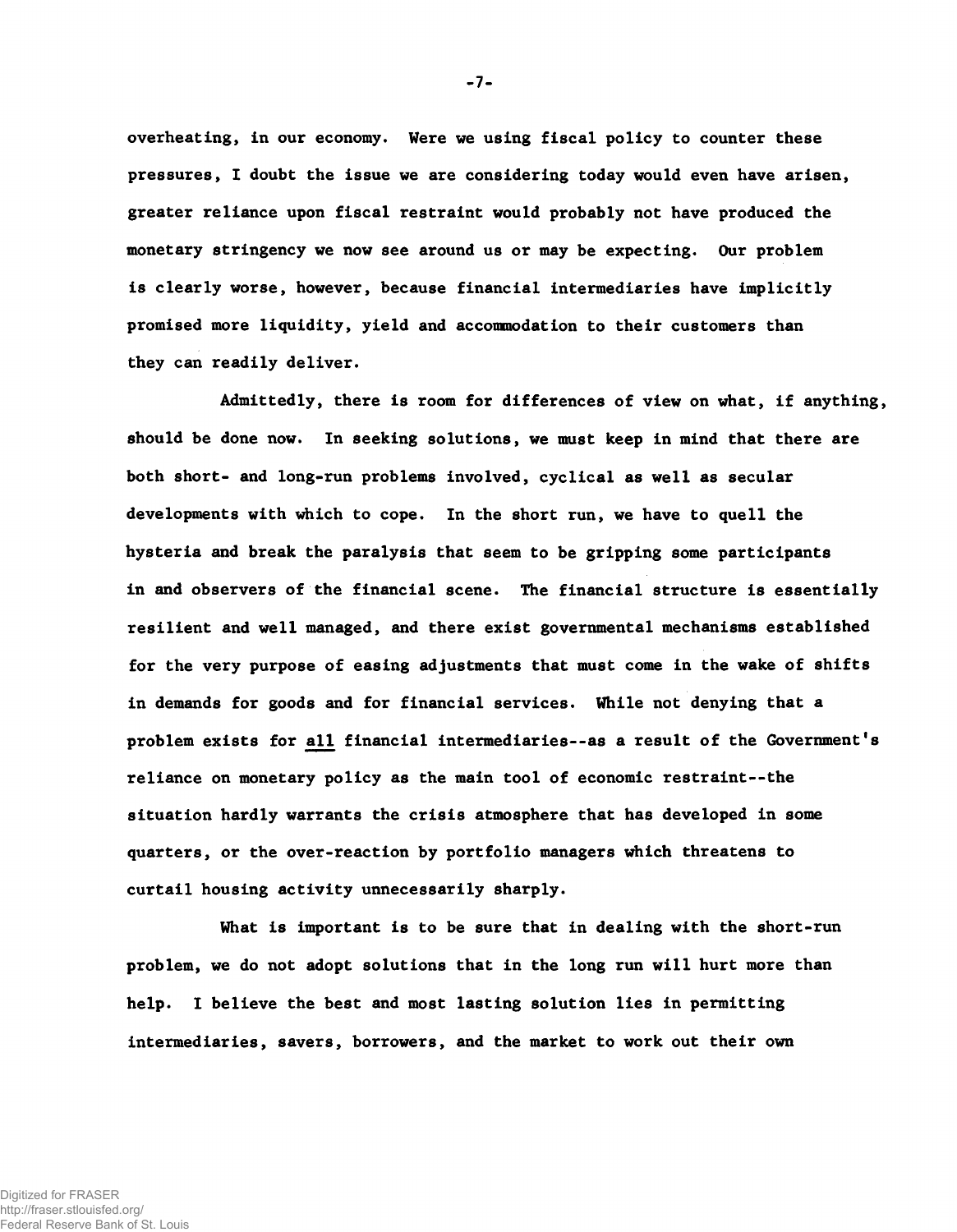overheating, in our economy. Were we using fiscal policy to counter these pressures, I doubt the issue we are considering today would even have arisen, greater reliance upon fiscal restraint would probably not have produced the monetary stringency we now see around us or may be expecting. Our problem is clearly worse, however, because financial intermediaries have implicitly promised more liquidity, yield and accommodation to their customers than they can readily deliver.

Admittedly, there is room for differences of view on what, if anything, should be done now. In seeking solutions, we must keep in mind that there are both short- and long-run problems involved, cyclical as well as secular developments with which to cope. In the short run, we have to quell the hysteria and break the paralysis that seem to be gripping some participants in and observers of the financial scene. The financial structure is essentially resilient and well managed, and there exist governmental mechanisms established for the very purpose of easing adjustments that must come in the wake of shifts in demands for goods and for financial services. While not denying that a problem exists for all financial intermediaries--as a result of the Government's reliance on monetary policy as the main tool.of economic restraint— the situation hardly warrants the crisis atmosphere that has developed in some quarters, or the over-reaction by portfolio managers which threatens to curtail housing activity unnecessarily sharply.

What is important is to be sure that in dealing with the short-run problem, we do not adopt solutions that in the long run will hurt more than help. I believe the best and most lasting solution lies in permitting intermediaries, savers, borrowers, and the market to work out their own

-7-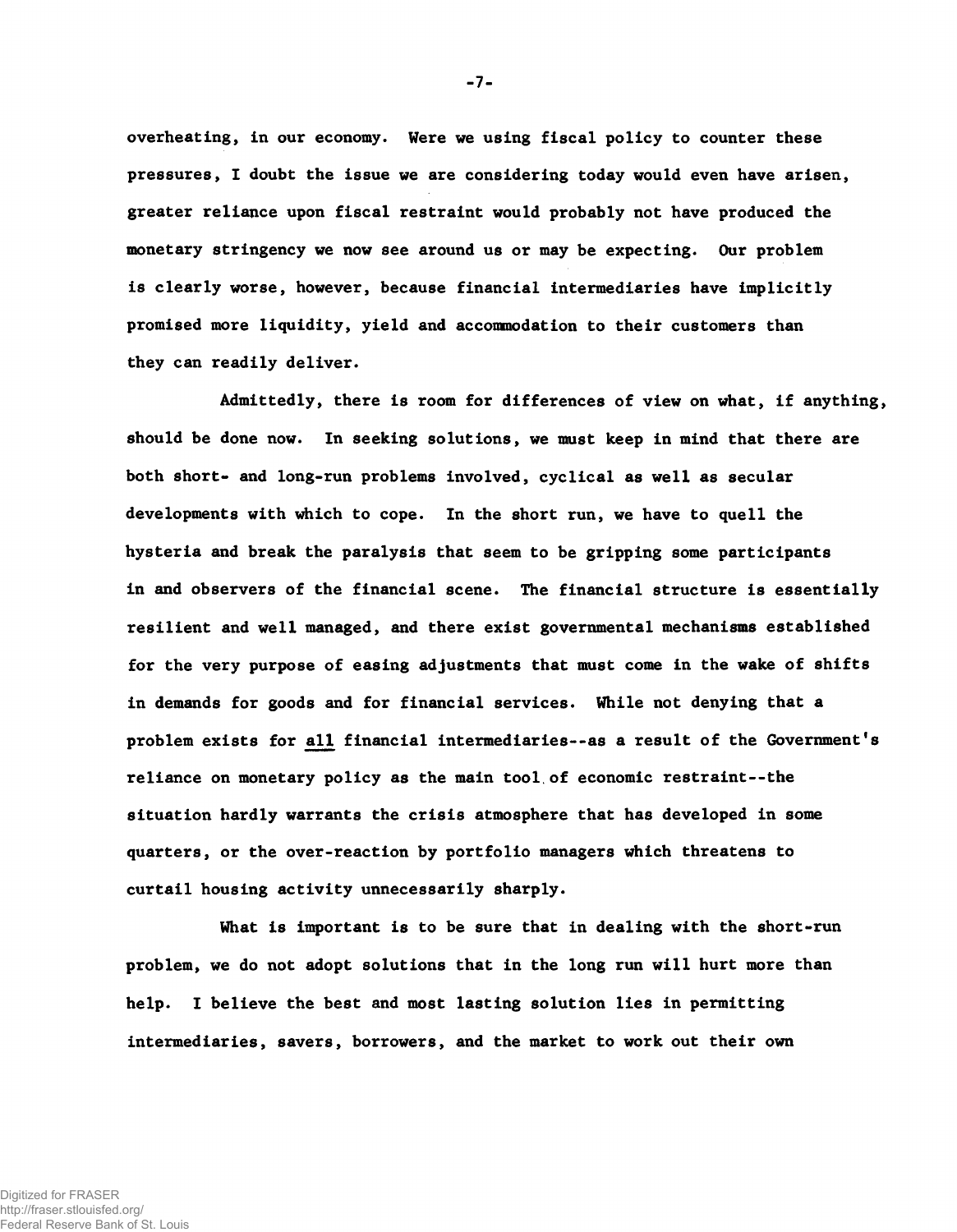salvation. Most of them are doing well enough now and others are taking constructive corrective measures. If governmental actions are needed, they should be actions designed to remove restrictions and inhibitions, rather than those which hamper adjustment to evolving economic needs.

http://fraser.stlouisfed.org/ Federal Reserve Bank of St. Louis

 $\bar{z}$